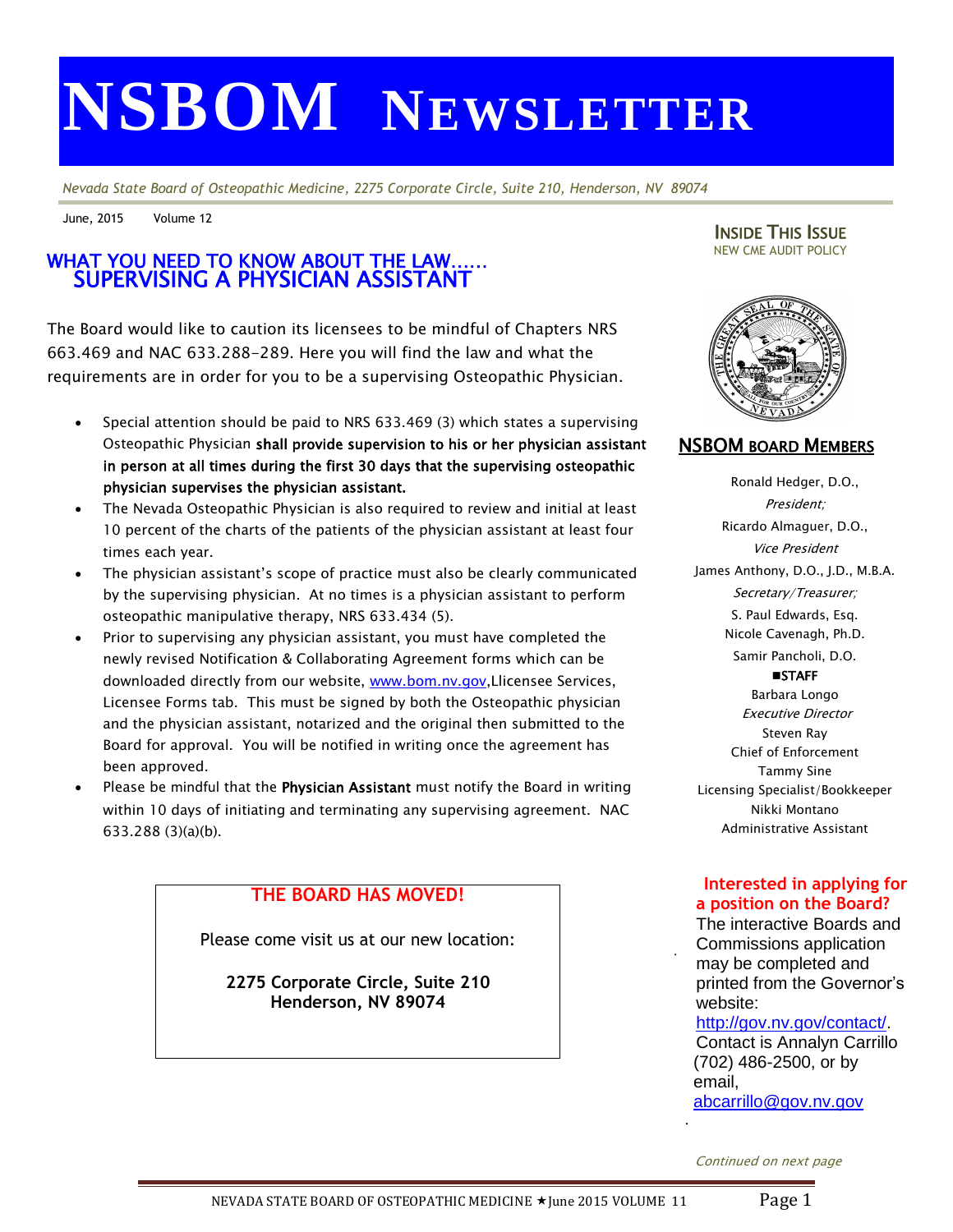#### **SB 459 signed into law…**

In May, Dr. Hedger and Barbara Longo attended the Nevada IN-STATE POLICY WORKSHOP - National Governors Association Policy Academy: Reducing Prescription Drug Abuse. The workshop was very informative and showed the very real problem we have here in Nevada with prescription drug abuse. They learned first-hand what the new law will involve and how it will be implemented. In addition, Dr. Hedger and Ms. Longo were afforded the opportunity to contribute to the framework of this new law with ideas and suggestions to improve and enhance the process as the law moves forward.

Ms. Longo will be joining other state medical boards, policy makers and health care leaders for panel discussions about the Interstate Medical Licensure Compact and its implementation. She will attend a National Press Club Briefing in Washington, DC on June 24<sup>th</sup>.

#### **2015 REMAINING BOARD MEETINGS-NEW START TIME**

| August      | 11 |
|-------------|----|
| September 8 |    |
| October     | 13 |
| November 10 |    |
| December    | 8  |

#### **ALL MEETINGS ARE HELD AT THE BOARD OFFICE AT 5:30 p.m. UNLESS OTHERWISE STATED**

#### **MORE ABOUT OUR BOARD AND STAFF…**

**\_\_\_\_\_\_\_\_\_\_\_\_\_\_\_\_\_\_\_\_\_\_\_\_**

Dr. Hedger has been invited to serve on the Federation of State Medical Board's Workgroup on Marijuana and Medical Regulation. He will be part of the group that will develop model policy guidelines regarding the use of medical marijuana in patient care.

Steve Ray, our Chief of Enforcement, has been asked to be on the committee for Certified Board of Medical Investigator workshops. Steve will be in charge of the Ethics presentation for the trainings.

Check out the following stats pertaining to NSBOM's **licensees** per fiscal year (July 1 through June  $30<sup>th</sup>$ :



## **RENEWAL CHANGES - WHAT YOU NEED TO KNOW…**

**Please be on the lookout for your renewal reminder which is sent to you in early September. In an effort to ensure your confidential information is protected, we will no longer be using Social Security numbers for renewal passwords. Password information will be included in your renewal reminder.**

**SB 21- Business License Reporting- To clarify, if you have a Nevada Business License in your name only, you must report it on your renewal. For example, John Doe, PC or John Doe, LLC must be reported. John Doe Family Practice or Desert Family Practice does NOT need to be reported.**

#### **NEW INFORMATION NEEDED ON RENEWALS**

 **Additionally, there is also a more detailed requirement regarding Military Service on your renewal. There are now reporting requirements per NRS 432B.220 regarding reporting of child abuse or neglect of a child.** 

**PLEASE NOTE** that the contents of this newsletter constitute official notice from the Board to its licensees of the contents of this Newsletter, All licensees are responsible to read and understand the contents of this Commissions application may be Newsletter.

Governor's website:

(702) 486-260, or by email, proposed the contract of the contract of the contract of the contract of the contract of the contract of the contract of the contract of the contract of the contract of the contract of the contr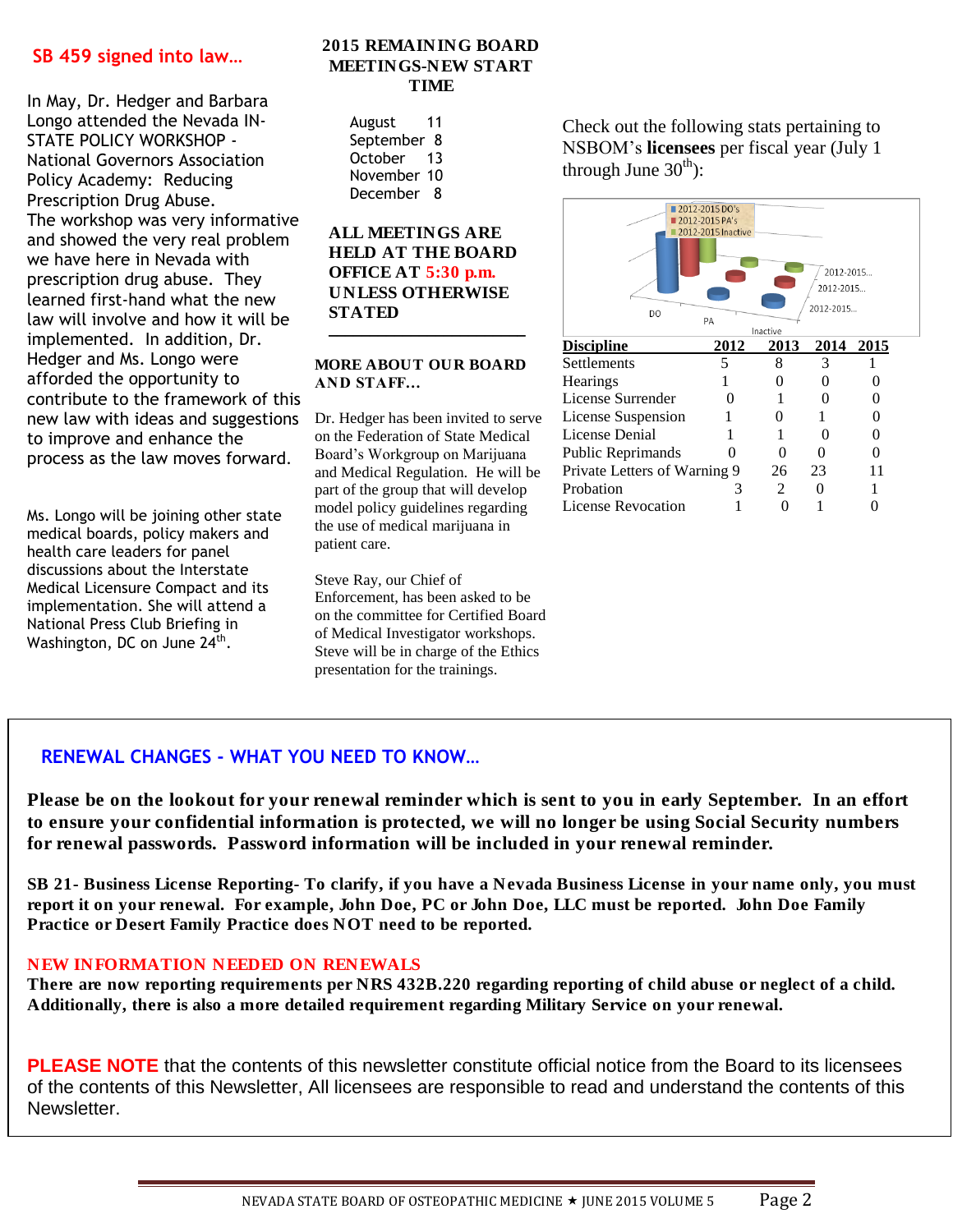#### **NEVADA STATE BOARD OF OSTEOPATHIC MEDICINE STATEMENT OF POLICY REGARDING CONTINUING EDUCATION AUDITS**

Every renewal cycle, the Board's staff shall randomly audit a percentage of the registrants for compliance with NRS 633.471(3). For those licensees randomly selected for an audit, the Board's staff shall notify each by mail addressed to the licensees' last known address. The letter shall explain the audit process and require the submittal of all evidence of continuing education for the prescribed period by a certain date. Upon receipt of the evidence, the Board's staff shall review it to determine whether it complies with NRS 633.471 and NAC 633.250. If the Board's staff determines that the evidence demonstrates compliance with 633.471 and NAC 633.250, it shall notify the registrant, either by mail or email that the audit demonstrated that the licensees had passed the audit.

If the Board's staff determines that a registrant has violated any of the provisions of 633.471 and NAC 633.250 and does not qualify for the waiver exception under NRS 633.481(2), the Board's staff may, in lieu of filing a Notice of Charges, offer a summary resolution of the matter to the registrant. The offer of summary resolution shall:

(a) Inform the licensee of the facts upon which the Board's staff relies;

(b) Identify the statute or regulation that the Board's staff believes was violated;

(c) Inform the licensee that the matter may be summarily resolved by the payment of a fine in the amount determined below;

(d) Inform the licensee that if the matter is summarily resolved, it will not be treated by the Board as discipline; and

(e) Explain to the licensee that he or she is not required to summarily resolve the matter and that if he or she desired, he or she could require the Board's staff to prepare a formal Complaint and to pursue the matter through the Board's usual disciplinary process.